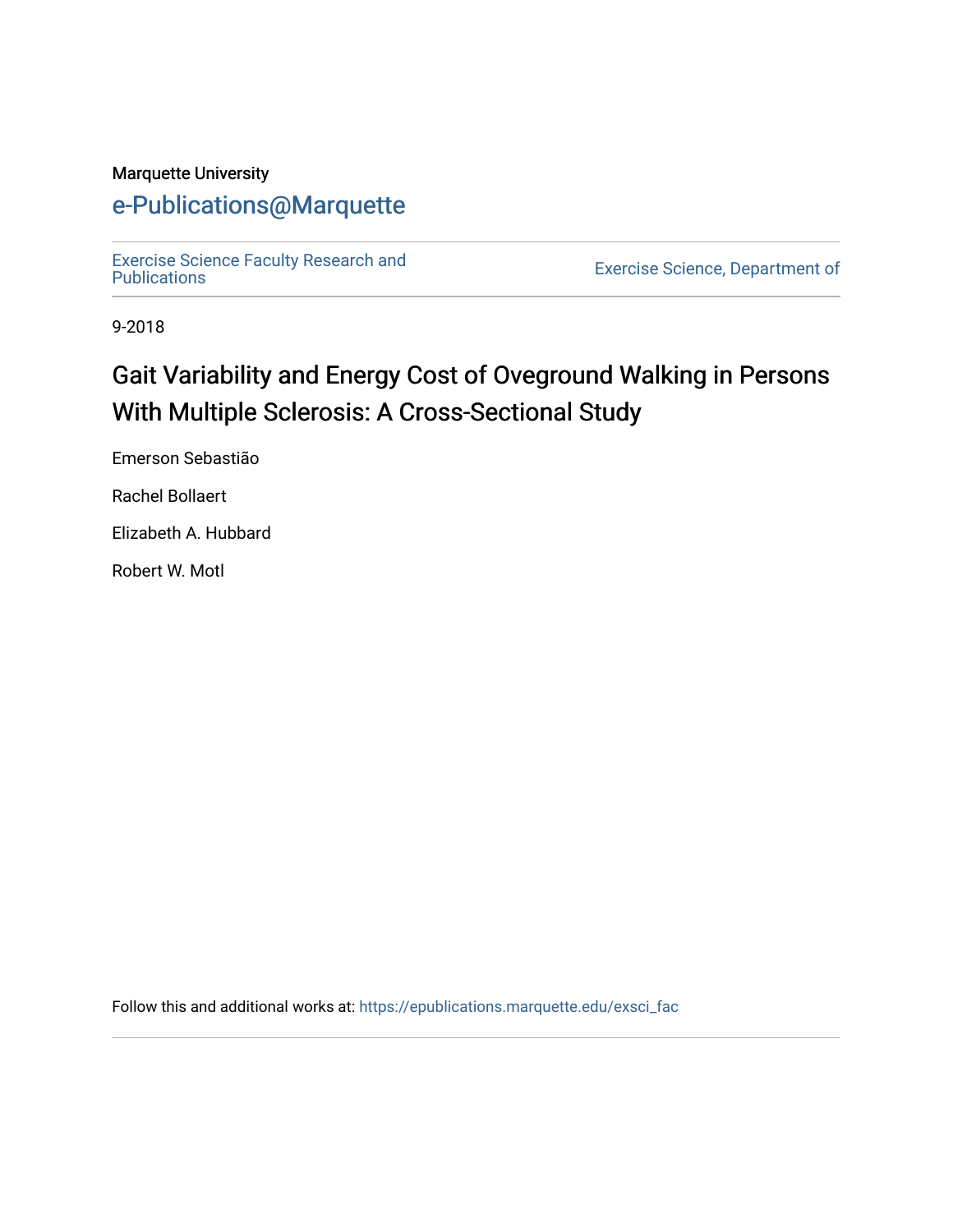**Marquette University**

# **e-Publications@Marquette**

# *Exercise Science Faculty Research and Publications/College of Health Sciences*

*This paper is NOT THE PUBLISHED VERSION;* **but the author's final, peer-reviewed manuscript.** The published version may be accessed by following the link in th citation below.

*American Journal of Physical Medicine & Rehabilitation*, Vol. 97, No. 9 (September 2018): 646-650. [DOI.](https://doi.org/10.1097/PHM.0000000000000935) This article is © Wolters Kluwer and permission has been granted for this version to appear in [e-](http://epublications.marquette.edu/)[Publications@Marquette.](http://epublications.marquette.edu/) Wolters Kluwer does not grant permission for this article to be further copied/distributed or hosted elsewhere without the express permission from Wolters Kluwer.

# Gait Variability and Energy Cost of Oveground Walking in Persons With Multiple Sclerosis: A Cross-Sectional Study

Emerson Sebastião Department of Kinesiology and Physical Education, Northern Illinois University, DeKalb, Illinois Rachel E. Bollaert Beckman Institute for Advanced Science and Technology, University of Illinois, Urbana, Illinois Elizabeth A. Hubbard Department of Kinesiology, Berry College, Mount Berry, Geogia Robert W. Motl Department of Physical Therapy, University of Alabama at Birmingham, Birmingham, Alabama

# Abstract

Objective: This study examined the associations between gait variability based on common spatiotemporal parameters and energetic cost of walking in persons with multiple sclerosis.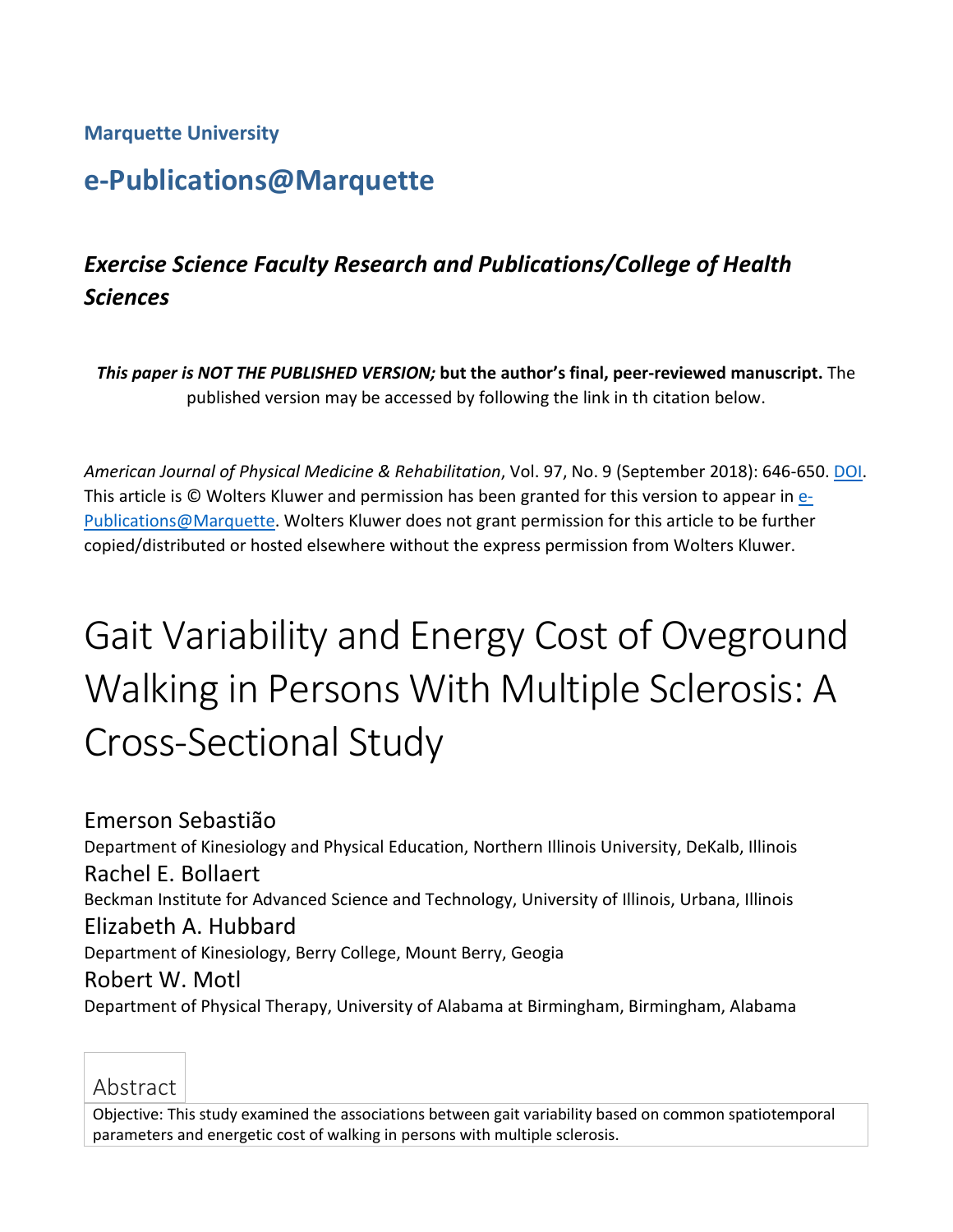Design: Eighty-six persons with multiple sclerosis underwent the 6-min walk while wearing a portable metabolic unit. The cost of walking was generated by dividing the net steady-state VO<sub>2</sub> (milliliter per kilogram per minute) by walking speed during the 6-min walk. Participants further completed two trials of walking on the GAITRite mat at a self-selected pace for measuring spatiotemporal parameters. Variability of step length, step time, stride length, swing time, stance time, stride velocity, and single- and double-support time was indexed by the coefficient of variation.

[Results](http://0-ovidsp.dc2.ovid.com.libus.csd.mu.edu/sp-4.02.1a/ovidweb.cgi?&S=GEDDFPAOPMEBBGFJIPCKAGOGGNLJAA00&Link+Set=S.sh.22.23.27.31%7c5%7csl_10&Counter5=TOC_article%7c00002060-201809000-00005%7covft%7covftdb%7covftt#34): Variability in the spatiotemporal variables and Expanded Disability Status Scale scores were significantly correlated with cost of walking (i.e., [rho] = 0.25-0.36). Multivariate analysis revealed that disability (Expanded Disability Status Scale: [beta] = 0.186), stance time variability ([beta] = 1.446), and step length variability ([beta] = -1.216) explained significant variance ( $R^2$  = 0.38,  $P$  < 0.001) in cost of walking. Conclusions: We provide evidence of the positive association between gait variability and cost of walking during overground walking in persons with multiple sclerosis. The findings highlight the need for interventions aiming to reduce gait variability, thereby reducing the energetic demands of walking in this population.

There is evidence that the energetic cost of walking  $(C_w)$ , defined as the amount of oxygen consumed per kilogram of body weight per unit distance traveled, $1$  is higher in persons with multiple sclerosis (MS) compared with healthy controls. $2$  The higher  $C_w$  may be associated with gait impairment in MS. $3$  We are aware of one study that reported significant inverse correlations between gait speed and stride length with  $C_w$  and a positive correlation between double-limb support and  $C_w$  in persons with MS.[4](http://0-ovidsp.dc2.ovid.com.libus.csd.mu.edu/sp-4.02.1a/ovidweb.cgi?&S=GEDDFPAOPMEBBGFJIPCKAGOGGNLJAA00&Link+Set=S.sh.22.23.27.31%7c5%7csl_10&Counter5=TOC_article%7c00002060-201809000-00005%7covft%7covftdb%7covftt#52) Persons who walked with slower velocity, had shorter strides, and spent more time with both feet on the ground (i.e., double-limb support) spent more energy when walking.

Previous studies examining the associations between gait parameters and C<sub>w</sub> in MS have focused on mean values of gait parameters but have not considered measures of gait variability (i.e., the stride-to-stride fluctuations in walking).[4](http://0-ovidsp.dc2.ovid.com.libus.csd.mu.edu/sp-4.02.1a/ovidweb.cgi?&S=GEDDFPAOPMEBBGFJIPCKAGOGGNLJAA00&Link+Set=S.sh.22.23.27.31%7c5%7csl_10&Counter5=TOC_article%7c00002060-201809000-00005%7covft%7covftdb%7covftt#52) This is important because individual variability in kinematic variables is considered an index of movement consistency or stability.<sup>[5](http://0-ovidsp.dc2.ovid.com.libus.csd.mu.edu/sp-4.02.1a/ovidweb.cgi?&S=GEDDFPAOPMEBBGFJIPCKAGOGGNLJAA00&Link+Set=S.sh.22.23.27.31%7c5%7csl_10&Counter5=TOC_article%7c00002060-201809000-00005%7covft%7covftdb%7covftt#53)</sup> Gait variability further offers a complementary way of quantifying walking and its changes with the disease. Gait variability represents a way of monitoring the impact of interventions and rehabilitation and the effects on other physiological systems (i.e., cardiovascular). Of note, one study using treadmill walking suggested that increased step variability may contribute to increased  $C_w$  in young, healthy individuals without MS or other disease.[6](http://0-ovidsp.dc2.ovid.com.libus.csd.mu.edu/sp-4.02.1a/ovidweb.cgi?&S=GEDDFPAOPMEBBGFJIPCKAGOGGNLJAA00&Link+Set=S.sh.22.23.27.31%7c5%7csl_10&Counter5=TOC_article%7c00002060-201809000-00005%7covft%7covftdb%7covftt#54) Another study compared the gait mechanics and metabolic cost in 10 healthy adults during treadmill walking with and without external stabilization.[7](http://0-ovidsp.dc2.ovid.com.libus.csd.mu.edu/sp-4.02.1a/ovidweb.cgi?&S=GEDDFPAOPMEBBGFJIPCKAGOGGNLJAA00&Link+Set=S.sh.22.23.27.31%7c5%7csl_10&Counter5=TOC_article%7c00002060-201809000-00005%7covft%7covftdb%7covftt#55) This study demonstrated that lower foot placement variability associated with external stabilization was accompanied by modest but significant decreases in metabolic C<sub>w</sub>. We believe that exploring gait variability and its association with  $C_w$  may identify potential intervention targets of rehabilitation programs focusing on reducing energy expenditure during walking in persons with MS. If successful, targeting gait variability may improve walking efficiency, which may have a positive impact on participation and fatigue in MS.

The present study examines the associations between variability in common spatiotemporal gait parameters (i.e., step time, step length, stride length, stride time, swing time, stance time, single- and double-support time) and  $C_w$  in persons with MS. Based on results from previous work, $6$  we hypothesized that metrics of spatiotemporal gait variability would be associated with  $C_w$  in persons with MS such that larger amounts of variability during gait would yield higher C<sub>w</sub>.

# METHODS

## Participants

This cross-sectional study used secondary outcomes from a baseline testing session of a behavioral intervention for increasing physical activity in persons with MS.[8](http://0-ovidsp.dc2.ovid.com.libus.csd.mu.edu/sp-4.02.1a/ovidweb.cgi?&S=GEDDFPAOPMEBBGFJIPCKAGOGGNLJAA00&Link+Set=S.sh.22.23.27.31%7c5%7csl_10&Counter5=TOC_article%7c00002060-201809000-00005%7covft%7covftdb%7covftt#56) Participants were contacted (*a*) by mail through a flyer that was sent to patients in North American Research Committee on Multiple Sclerosis registry or (*b*) by e-mail through a flyer that was sent to participants in a database from previous studies conducted in the laboratory for the past 5 yrs. There were 511 participants who initially expressed interest and who were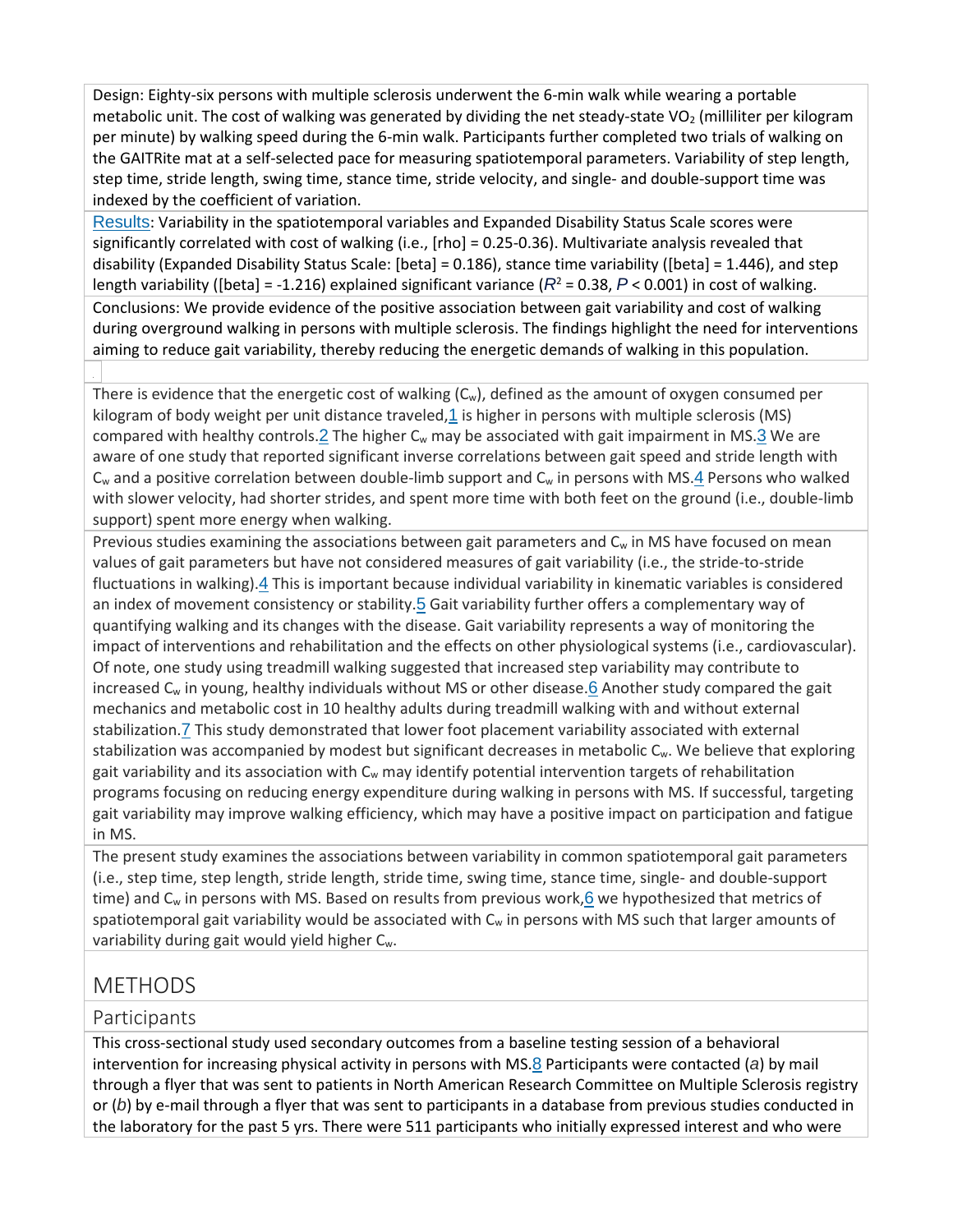contacted via phone by the project coordinator. After explaining the study protocol, the project coordinator undertook screening for inclusion with 230 individuals who remained interested. The inclusion criteria involved (*a*) having a definite diagnosis of MS (i.e., physician's verification of MS diagnosis), (*b*) being relapse free for the past 30 days, (*c*) being able to walk with or without an assistive device (i.e., cane, crutch, or walker) for collection of oxygen C<sub>w</sub> and gait outcomes, (d) between 18 and 64 yrs of age, (e) willing and able to travel to the laboratory to complete the walking assessments, (*f*) participating in less than 3 days per week of physical activity behavior, (*g*) having a low risk for contraindications of physical activity based on no more than a single "yes" response on the Physical Activity Readiness Questionnaire; and (*h*) able to provide a physician's approval for participation in the study. Of the 230 persons screened, 102 did not meet inclusion criteria, with the primary reasons being too physically active (53.7%) or unwilling to travel to our laboratory (21.7%); 39 additional persons did not provide physician's approval; and 3 cancelled the testing session because of scheduling conflicts. This resulted in a final analyzed usable data of 86 persons with MS who enrolled in the study.

## Measures

#### Energetic  $C_w$

A commercially available portable metabolic unit, K4b2 (Cosmed, Rome, Italy), was used to measure breathby-breath oxygen consumption (VO<sub>2</sub>) during a standard 6-min walk test (6MW). **[9](http://0-ovidsp.dc2.ovid.com.libus.csd.mu.edu/sp-4.02.1a/ovidweb.cgi?&S=GEDDFPAOPMEBBGFJIPCKAGOGGNLJAA00&Link+Set=S.sh.22.23.27.31%7c5%7csl_10&Counter5=TOC_article%7c00002060-201809000-00005%7covft%7covftdb%7covftt#57)** The 6MW was performed overground in a well-lit and safe hallway with two 180-degree turns marked by cones separated 75 feet apart. The  $O_2$  and  $CO_2$  analyzers of the portable metabolic unit were calibrated using known concentrations of gases, and the flowmeter was calibrated using a 3-l syringe (Hans Rudolph, Kansas City, MO). VO<sub>2</sub> (milliliter per kilogram per minute) was measured as 30-sec averages for 1 min both before the 6MW (i.e., resting  $VO<sub>2</sub>$ ) and over the entire test. The total distance traveled (meter) was also measured using a measuring wheel (Stanley MW50, New Briton, CT). Net steady-state VO<sub>2</sub> was calculated by (*a*) calculating steady-state VO<sub>2</sub> as the average VO2 value across the final 3 mins of the 6MW (i.e., mins 4-6)[10](http://0-ovidsp.dc2.ovid.com.libus.csd.mu.edu/sp-4.02.1a/ovidweb.cgi?&S=GEDDFPAOPMEBBGFJIPCKAGOGGNLJAA00&Link+Set=S.sh.22.23.27.31%7c5%7csl_10&Counter5=TOC_article%7c00002060-201809000-00005%7covft%7covftdb%7covftt#58) and (*b*) subtracting resting-state  $VO<sub>2</sub>$  values for the 1 min before the 6MW. The  $C<sub>w</sub>$  was then computed by dividing net steady-state  $VO<sub>2</sub>$  (milliliter per kilogram per minute) by walking speed during the 6MW (meter per minute).[1](http://0-ovidsp.dc2.ovid.com.libus.csd.mu.edu/sp-4.02.1a/ovidweb.cgi?&S=GEDDFPAOPMEBBGFJIPCKAGOGGNLJAA00&Link+Set=S.sh.22.23.27.31%7c5%7csl_10&Counter5=TOC_article%7c00002060-201809000-00005%7covft%7covftdb%7covftt#49) This resulted in  $C_w$  expressed as milliliter per kilogram per minute.

#### Gait Variability

Gait variability was determined using a 16-foot electronic walkway (GAITRite, CIR Systems, Inc, Haverton, PA). Participants completed two trials of walking on the GAITRite mat at a self-selected pace for measuring spatiotemporal parameters. Variability of step length (centimeter), step time (second), stride length (centimeter), swing time (second), stance time (second), stride velocity (centimeter per second), and singleand double-support time (second) was expressed as the coefficient of variation (CV), which is calculated as follows: CV = standard deviation/mean. Coefficient of variation is operationalized as a relative measure of variability.[11](http://0-ovidsp.dc2.ovid.com.libus.csd.mu.edu/sp-4.02.1a/ovidweb.cgi?&S=GEDDFPAOPMEBBGFJIPCKAGOGGNLJAA00&Link+Set=S.sh.22.23.27.31%7c5%7csl_10&Counter5=TOC_article%7c00002060-201809000-00005%7covft%7covftdb%7covftt#59) The recorded variables were averaged across both trials. A detailed description of each variable can be located in the technical reference manual available at[http://www.gaitrite.com](http://www.gaitrite.com/).

#### Procedure

The protocol was approved by a university institutional review board, and all participants provided written informed consent before data collection. The protocol included a single session for collecting all data in a university laboratory setting. Data were collected either during the morning or in the afternoon, which best accommodated participants' availability. Of note, previous studies conducted with persons with MS have demonstrated no or very small effect of time of the day in gait parameters/variability.[12,13](http://0-ovidsp.dc2.ovid.com.libus.csd.mu.edu/sp-4.02.1a/ovidweb.cgi?&S=GEDDFPAOPMEBBGFJIPCKAGOGGNLJAA00&Link+Set=S.sh.22.23.27.31%7c5%7csl_10&Counter5=TOC_article%7c00002060-201809000-00005%7covft%7covftdb%7covftt#60) All participants initially completed a questionnaire to provide clinical and sociodemographic information. Participants then underwent neurological examination by a neurostatus-certified researcher for the generation of an Expanded Disability Status Scale (EDSS) score.[14](http://0-ovidsp.dc2.ovid.com.libus.csd.mu.edu/sp-4.02.1a/ovidweb.cgi?&S=GEDDFPAOPMEBBGFJIPCKAGOGGNLJAA00&Link+Set=S.sh.22.23.27.31%7c5%7csl_10&Counter5=TOC_article%7c00002060-201809000-00005%7covft%7covftdb%7covftt#62) Participants completed two trials on the GAITRite, followed by 10 mins of seated rest. Participants were fitted with the K4b2 portable metabolic system during the seated rest. Once wearing the system and after ensuring normal, resting metabolic functioning, participants were given standardized instructions for undertaking the 6MW and then completed the test. Participants were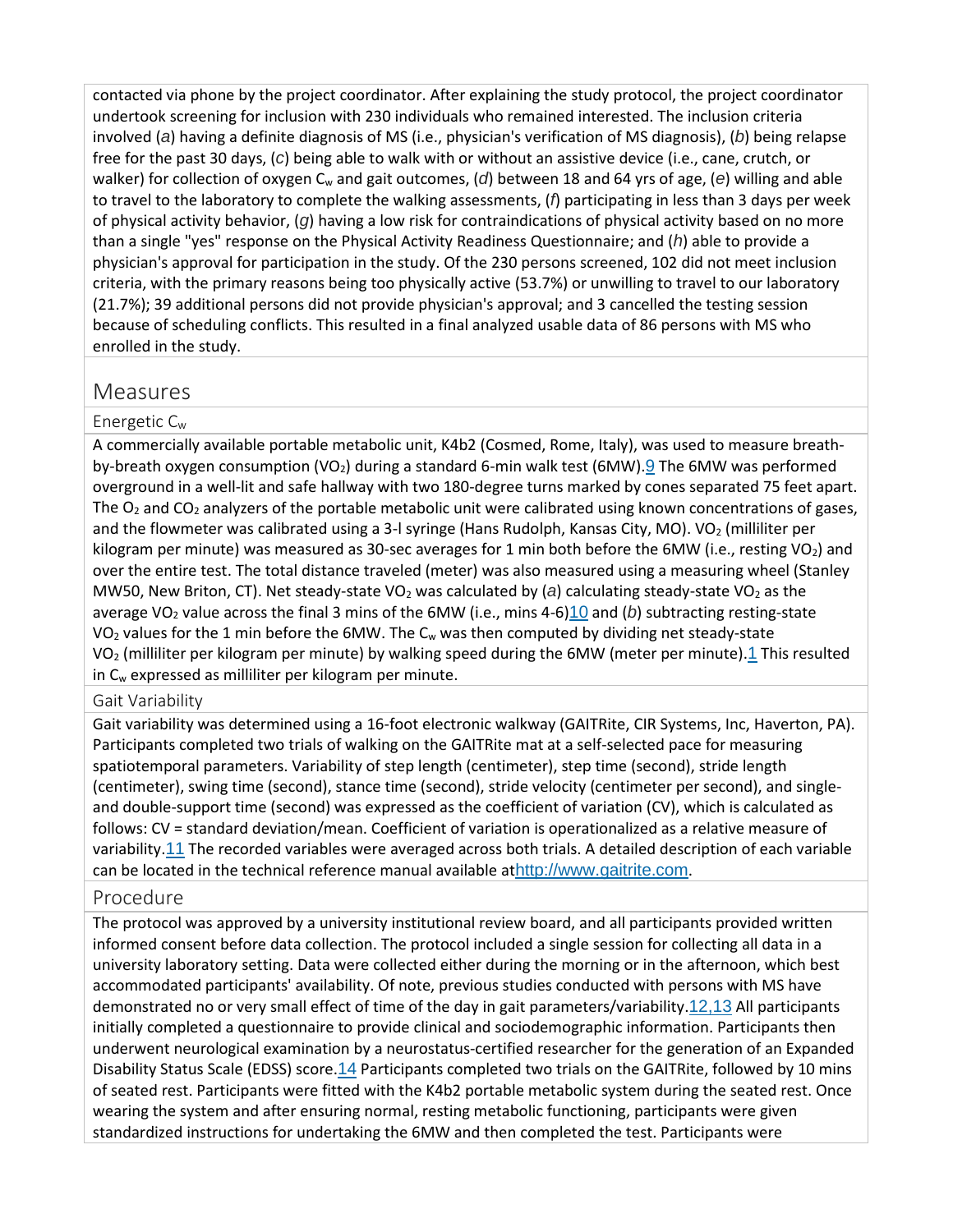compensated US \$50 for completing the session. This study conforms to all STROBE guidelines and reports the required information accordingly (see Checklist, Supplemental Digital Content 1,<http://links.lww.com/PHM/A596>).

#### Data Analysis

All analyses were carried out using SPSS Version 22 (SPSS Inc; IBM Corp, Armonk, NY) and significance level was set at a *P* value of less than 0.05. Kolmogorov Smirnov revealed that the variables included in this study did not present a normal distribution. Descriptive statistics are presented as median (interquartile range), minimum and maximum. We further decided to present the data as means (SD) to better compare our results with previous work. Missing data were replaced by a sample mean using the expectation-maximization approach, after the missing completely at random test revealed that the missing data occurred at random.[15](http://0-ovidsp.dc2.ovid.com.libus.csd.mu.edu/sp-4.02.1a/ovidweb.cgi?&S=GEDDFPAOPMEBBGFJIPCKAGOGGNLJAA00&Link+Set=S.sh.22.23.27.31%7c5%7csl_10&Counter5=TOC_article%7c00002060-201809000-00005%7covft%7covftdb%7covftt#63) Bivariate Spearman's correlation was performed between metrics of gait variability, disability level (i.e., EDSS), and Cw. Values for correlation coefficients of 0.1, 0.3, and 0.5 were interpreted as small, moderate, and large, respectively. We further used liner regression analysis with stepwise entry to identify significant predictors of C<sub>w</sub>, by including only variables significantly associated in the bivariate correlation analysis plus age and disease duration. Age and disease duration were included because of the large variance in the sample and because of its logical relationship with oxygen consumption capacity.

# RESULTS

#### Demographic Characteristics

The sample included 86 persons with MS. The majority of the sample was female (*n* = 66/76.7%), with an average age of 49.2 (SD = 8.9) yrs, and average body mass index was 28.4 (SD = 7.89) kg/m<sup>2</sup>. Nearly 78% of the participants presented with relapsing-remitting MS, approximately 12 (SD = 8.1) yrs of disease, and moderate levels of disability ( $EDSS_{median} = 3.5$ ,  $IQR = 3.25$ ).

Energetic Cw and Gait Variability

The average steady-state VO<sub>2</sub> for the sample was 13.8 (SD = 3.8) mL[middle dot]kg<sup>-1</sup>[middle dot]min<sup>-</sup> <sup>1</sup> and the average VO<sub>2</sub> resting state was 3.4 (SD = 1.07) mL[middle dot]kg<sup>-1</sup>[middle dot]min<sup>-1</sup>. The net steady-state VO<sub>2</sub> was 10.3 (SD = 3.7) mL[middle dot]kg<sup>-1</sup>[middle dot]min<sup>-1</sup>. During the 6MW, participants traveled an average of 418.6 (SD = 154.1) meters. This resulted in participants performing the test at an average speed of 69.7 (SD = 25.6) m/min. Using the calculations described in the methods section, the net  $C_w$  was 0.16 (SD = 0.09) mL[middle dot]kg<sup>-1</sup>[middle dot]min<sup>-1</sup>. Descriptive data of the metrics of gait and gait variability are presented in [Table 1](http://0-ovidsp.dc2.ovid.com.libus.csd.mu.edu/sp-4.02.1a/ovidweb.cgi?&S=GEDDFPAOPMEBBGFJIPCKAGOGGNLJAA00&Link+Set=S.sh.22.23.27.31%7c5%7csl_10&Counter5=TOC_article%7c00002060-201809000-00005%7covft%7covftdb%7covftt#TT1). Briefly, the mean step length was 58  $(SD = 12.9)$  cm and step time of 0.73  $(SD = 0.65)$  secs. On average, participants presented with a swing time of 0.46 (SD = 0.30) secs and stride velocity of 99.6 (SD = 31.7) cm/sec. These values are similar to those observed in other sample of ambulatory persons with MS.[16](http://0-ovidsp.dc2.ovid.com.libus.csd.mu.edu/sp-4.02.1a/ovidweb.cgi?&S=GEDDFPAOPMEBBGFJIPCKAGOGGNLJAA00&Link+Set=S.sh.22.23.27.31%7c5%7csl_10&Counter5=TOC_article%7c00002060-201809000-00005%7covft%7covftdb%7covftt#64)

| TABLE 1. Descriptive values of spatiotemporal metrics of gait and gait variability indexed by |           |              |         |         |
|-----------------------------------------------------------------------------------------------|-----------|--------------|---------|---------|
| the coefficient of variability                                                                |           |              |         |         |
| I Parameter                                                                                   | Mean (SD) | Median (IOR) | Minimum | Maximum |

| Parameter                | Mean (SD)   | Median (IQR) | Minimum | Maximum |
|--------------------------|-------------|--------------|---------|---------|
| <b>Means</b>             |             |              |         |         |
| Step length, cm          | 58.1 (12.9) | 58.2 (17.5)  | 25.1    | 89.2    |
| Step time, sec           | 0.73(0.65)  | 0.58(0.11)   | 0.48    | 5.86    |
| Stride length, cm        | 116.9(25.5) | 118.1 (33.4) | 50.8    | 178.8   |
| Swing time, sec          | 0.46(0.30)  | 0.40(0.05)   | 0.30    | 2.94    |
| Stance time, sec         | 0.87(0.51)  | 0.75(0.19)   | 0.61    | 4.69    |
| Stride velocity, cm/sec  | 99.6 (31.7) | 104.0 (43.8) | 9.86    | 160.04  |
| Single-support time, sec | 0.46(0.30)  | 0.40(0.05)   | 0.30    | 2.94    |
| Double-support time, sec | 0.57(0.92)  | 0.36(0.15)   | 0.22    | 7.48    |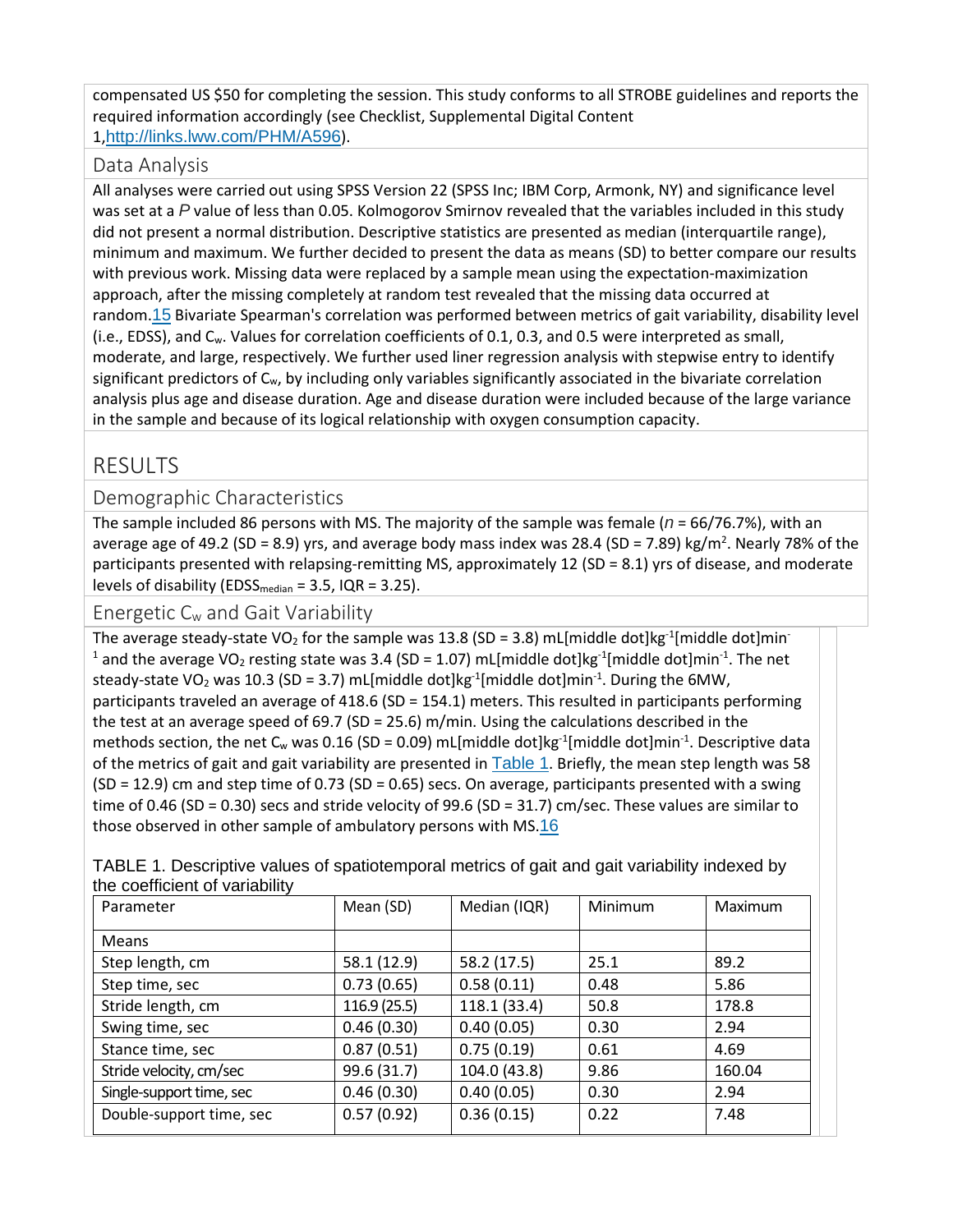| Coefficient of variability* |            |            |      |      |
|-----------------------------|------------|------------|------|------|
| Step length                 | 0.09(0.28) | 0.04(0.05) | 0.01 | 2.66 |
| Step time                   | 0.10(0.29) | 0.04(0.04) | 0.01 | 2.05 |
| Stride length               | 0.05(0.05) | 0.03(0.03) | 0.01 | 0.44 |
| Swing time                  | 0.11(0.30) | 0.04(0.03) | 0.01 | 2.11 |
| Stance time                 | 0.05(0.06) | 0.04(0.03) | 0.01 | 0.62 |
| Stride velocity             | 0.07(0.11) | 0.05(0.05) | 0.01 | 0.99 |
| Single-support time         | 0.11(0.30) | 0.04(0.03) | 0.01 | 2.11 |
| Double-support time         | 0.13(0.31) | 0.08(0.06) | 0.02 | 2.23 |

\*Coefficient of variability (CV = standard deviation/mean).

| Parameter                                                                                                                                                                                                                                                                                                                                                                                                                                                                                                                                                           | Mean<br>(SD) | Median<br>(IQR) |      | Minimum Maximum |
|---------------------------------------------------------------------------------------------------------------------------------------------------------------------------------------------------------------------------------------------------------------------------------------------------------------------------------------------------------------------------------------------------------------------------------------------------------------------------------------------------------------------------------------------------------------------|--------------|-----------------|------|-----------------|
| Means                                                                                                                                                                                                                                                                                                                                                                                                                                                                                                                                                               |              |                 |      |                 |
| Step length, cm                                                                                                                                                                                                                                                                                                                                                                                                                                                                                                                                                     | 58.1 (12.9)  | 58.2 (17.5)     | 25.1 | 89.2            |
| Step time, sec                                                                                                                                                                                                                                                                                                                                                                                                                                                                                                                                                      | 0.73(0.65)   | 0.58(0.11)      | 0.48 | 5.86            |
| Stride length, cm                                                                                                                                                                                                                                                                                                                                                                                                                                                                                                                                                   | 116.9(25.5)  | 118.1 (33.4)    | 50.8 | 178.8           |
| Swing time, sec                                                                                                                                                                                                                                                                                                                                                                                                                                                                                                                                                     | 0.46(0.30)   | 0.40(0.05)      | 0.30 | 2.94            |
| Stance time, sec                                                                                                                                                                                                                                                                                                                                                                                                                                                                                                                                                    | 0.87(0.51)   | 0.75(0.19)      | 0.61 | 4.69            |
| Stride velocity, cm/sec                                                                                                                                                                                                                                                                                                                                                                                                                                                                                                                                             | 99.6 (31.7)  | 104.0 (43.8)    | 9.86 | 160.04          |
| Single-support time, sec                                                                                                                                                                                                                                                                                                                                                                                                                                                                                                                                            | 0.46(0.30)   | 0.40(0.05)      | 0.30 | 2.94            |
| Double-support<br>time, sec                                                                                                                                                                                                                                                                                                                                                                                                                                                                                                                                         | 0.57(0.92)   | 0.36(0.15)      | 0.22 | 7.48            |
| Coefficient of variability*                                                                                                                                                                                                                                                                                                                                                                                                                                                                                                                                         |              |                 |      |                 |
| Step length                                                                                                                                                                                                                                                                                                                                                                                                                                                                                                                                                         | 0.09(0.28)   | 0.04(0.05)      | 0.01 | 2.66            |
| Step time                                                                                                                                                                                                                                                                                                                                                                                                                                                                                                                                                           | 0.10(0.29)   | 0.04(0.04)      | 0.01 | 2.05            |
| Stride length                                                                                                                                                                                                                                                                                                                                                                                                                                                                                                                                                       | 0.05(0.05)   | 0.03(0.03)      | 0.01 | 0.44            |
| Swing time                                                                                                                                                                                                                                                                                                                                                                                                                                                                                                                                                          | 0.11(0.30)   | 0.04(0.03)      | 0.01 | 2.11            |
| Stance time                                                                                                                                                                                                                                                                                                                                                                                                                                                                                                                                                         | 0.05(0.06)   | 0.04(0.03)      | 0.01 | 0.62            |
| Stride velocity                                                                                                                                                                                                                                                                                                                                                                                                                                                                                                                                                     | 0.07(0.11)   | 0.05(0.05)      | 0.01 | 0.99            |
| Single-support time                                                                                                                                                                                                                                                                                                                                                                                                                                                                                                                                                 | 0.11(0.30)   | 0.04(0.03)      | 0.01 | 2.11            |
| Double-support time<br>$\mathcal{A} \times \mathcal{B} \times \mathcal{B} \times \mathcal{B} \times \mathcal{B} \times \mathcal{B} \times \mathcal{B} \times \mathcal{B} \times \mathcal{B} \times \mathcal{B} \times \mathcal{B} \times \mathcal{B} \times \mathcal{B} \times \mathcal{B} \times \mathcal{B} \times \mathcal{B} \times \mathcal{B} \times \mathcal{B} \times \mathcal{B} \times \mathcal{B} \times \mathcal{B} \times \mathcal{B} \times \mathcal{B} \times \mathcal{B} \times \mathcal{B} \times \mathcal{B} \times \mathcal{B} \times \mathcal{$ | 0.13(0.31)   | 0.08(0.06)      | 0.02 | 2.23            |

\*Coefficient of variability (CV = standard deviation/mean).

TABLE 2. Spearman rank-order correlations (ρ) between metrics of ariability (i.e., CV), disability, and energetic Cw in 86 persons ith MS

|                                    | $C_{w}$                 |               |
|------------------------------------|-------------------------|---------------|
| <b>Metrics of Gait Variability</b> | Correlation Coefficient | 95% CI        |
| Step length CV                     | $0.25*$                 | $0.04 - 0.43$ |
| Step time CV                       | $0.25*$                 | $0.04 - 0.43$ |
| Stride length CV                   | $0.25*$                 | $0.04 - 0.43$ |
| Swing time CV                      | $0.30*$                 | $0.09 - 0.48$ |
| Stance time CV                     | $0.32*$                 | $0.11 - 0.49$ |
| Stride velocity CV                 | $0.30*$                 | $0.09 - 0.48$ |
| Single support CV                  | $0.30*$                 | $0.09 - 0.48$ |
| Double support CV                  | $0.36*$                 | $0.16 - 0.53$ |
| EDSS (score)                       | $0.29*$                 | $0.08 - 0.47$ |

\*Statistical significance at P < 0.05.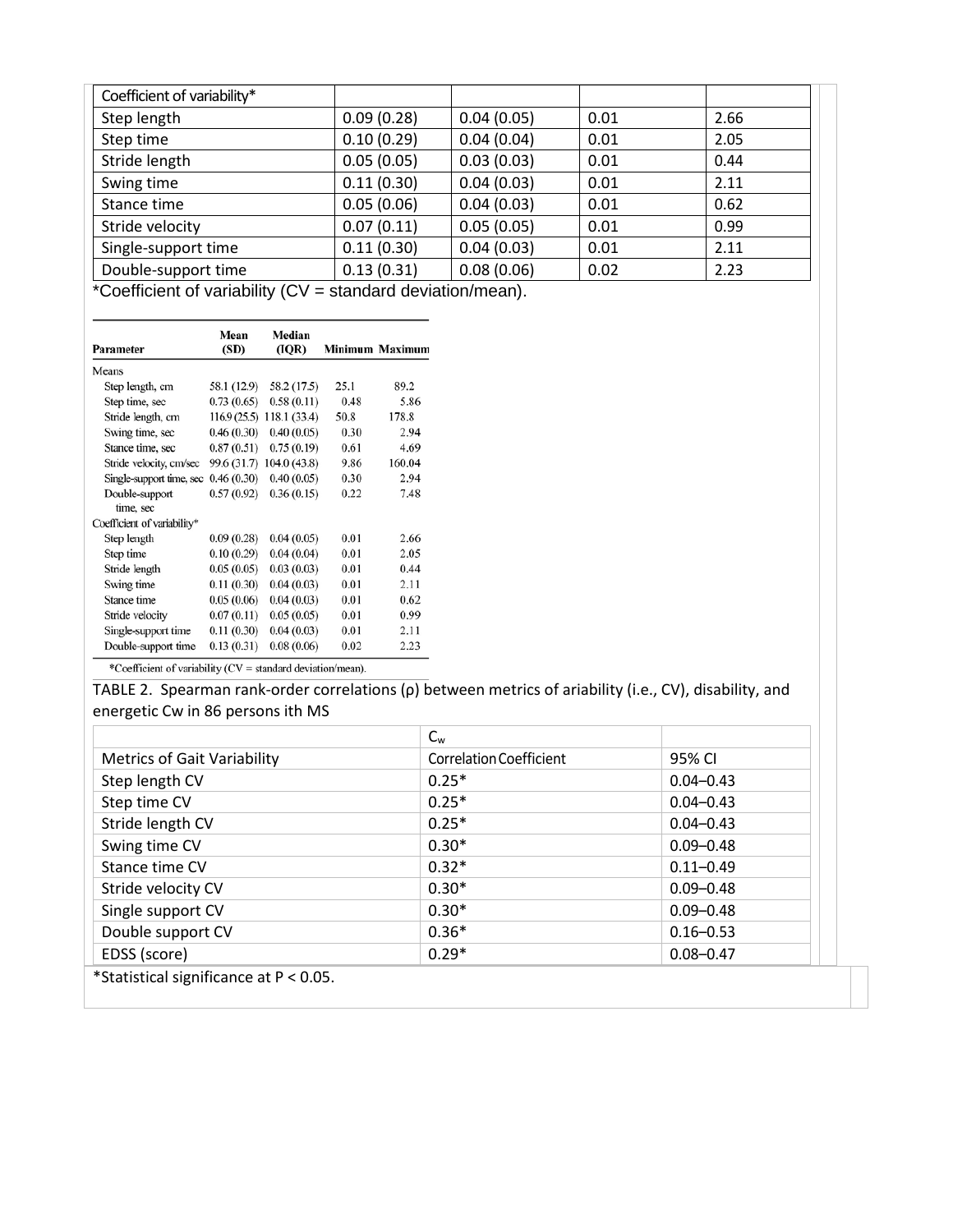TABLE 2. Spearman rank-order correlations (p) between metrics of gait variability (i.e., CV), disability, and energetic  $C_w$  in 86 persons with MS

|                                    | $C_{w}$                        |               |  |
|------------------------------------|--------------------------------|---------------|--|
| <b>Metrics of Gait Variability</b> | <b>Correlation Coefficient</b> | 95% CI        |  |
| Step length CV                     | $0.25*$                        | $0.04 - 0.43$ |  |
| Step time CV                       | $0.25*$                        | $0.04 - 0.43$ |  |
| Stride length CV                   | $0.25*$                        | $0.04 - 0.43$ |  |
| Swing time CV                      | $0.30*$                        | $0.09 - 0.48$ |  |
| Stance time CV                     | $0.32*$                        | $0.11 - 0.49$ |  |
| Stride velocity CV                 | $0.30*$                        | $0.09 - 0.48$ |  |
| Single support CV                  | $0.30*$                        | $0.09 - 0.48$ |  |
| Double support CV                  | $0.36*$                        | $0.16 - 0.53$ |  |
| EDSS (score)                       | $0.29*$                        | $0.08 - 0.47$ |  |

#### TABLE 3. Significant predictors of the energetic Cw in persons with MS

| Model | Variable       | Unstandardized B | SE B  |          |
|-------|----------------|------------------|-------|----------|
|       | <b>EDSS</b>    | 0.17             | 0.005 | 0.387    |
|       | <b>EDSS</b>    | 0.013            | 0.005 | 0.291    |
|       | Stance time CV | 0.356            | 0.138 | 0.269    |
|       | <b>EDSS</b>    | 0.008            | 0.004 | 0.186    |
|       | Stance time CV | 1.911            | 0.349 | 1.446    |
|       | Step length CV | $-0.380$         | 0.080 | $-1.216$ |

Regression model was adjusted by age and years of disease.

Model 1: R2 = 0.15; ΔR2 = 0.15; P < 0.001.

Model 2:  $R2 = 0.23$ ;  $\Delta R2 = 0.06$ ;  $P = 0.011$ .

Model 3: R2 = 0.38; ΔR2 = 0.17; P < 0.001.

**TABLE 3.** Significant predictors of the energetic  $C_w$  in persons with MS

| Model | <b>Variable</b> | <b>Unstandardized B</b> | SE B  | β        |
|-------|-----------------|-------------------------|-------|----------|
|       | <b>EDSS</b>     | 0.17                    | 0.005 | 0.387    |
| 2     | <b>EDSS</b>     | 0.013                   | 0.005 | 0.291    |
|       | Stance time CV  | 0.356                   | 0.138 | 0.269    |
| 3     | <b>EDSS</b>     | 0.008                   | 0.004 | 0.186    |
|       | Stance time CV  | 1.911                   | 0.349 | 1.446    |
|       | Step length CV  | $-0.380$                | 0.080 | $-1.216$ |

Regression model was adjusted by age and years of disease.

Model 3:  $R^2 = 0.38$ ;  $\Delta R^2 = 0.17$ ;  $P \le 0.001$ .

Bivariate correlations between metrics of gait variability, disability, and C<sub>w</sub> are given in [Table 2.](http://0-ovidsp.dc2.ovid.com.libus.csd.mu.edu/sp-4.02.1a/ovidweb.cgi?&S=GEDDFPAOPMEBBGFJIPCKAGOGGNLJAA00&Link+Set=S.sh.22.23.27.31%7c5%7csl_10&Counter5=TOC_article%7c00002060-201809000-00005%7covft%7covftdb%7covftt#TT2) Briefly, Spearman's rank-order *rho* correlations indicated that relative variability (i.e., CV) in step length, step time, stride length, swing-time, stance time, stride time, single- and double-support, as well as EDSS scores were significantly and weakly-to-moderately associated with  $C_w$  (i.e., [rho] = 0.25-0.36) [\(Table 2\)](http://0-ovidsp.dc2.ovid.com.libus.csd.mu.edu/sp-4.02.1a/ovidweb.cgi?&S=GEDDFPAOPMEBBGFJIPCKAGOGGNLJAA00&Link+Set=S.sh.22.23.27.31%7c5%7csl_10&Counter5=TOC_article%7c00002060-201809000-00005%7covft%7covftdb%7covftt#TT2).

The correlations conducted for the  $C_w$  and spatiotemporal metrics of gait variability were followed by linear regression analysis with stepwise entry to determine whether significant gait variability metrics correlates of  $C_w$  observed in [Table 2](http://0-ovidsp.dc2.ovid.com.libus.csd.mu.edu/sp-4.02.1a/ovidweb.cgi?&S=GEDDFPAOPMEBBGFJIPCKAGOGGNLJAA00&Link+Set=S.sh.22.23.27.31%7c5%7csl_10&Counter5=TOC_article%7c00002060-201809000-00005%7covft%7covftdb%7covftt#TT2) predicted  $C_w$ . Because age and disease duration had high variability in the sample, we opted to include these variables into the analysis as controlling variables. Findings from the stepwise linear regression analysis are given in [Table 3.](http://0-ovidsp.dc2.ovid.com.libus.csd.mu.edu/sp-4.02.1a/ovidweb.cgi?&S=GEDDFPAOPMEBBGFJIPCKAGOGGNLJAA00&Link+Set=S.sh.22.23.27.31%7c5%7csl_10&Counter5=TOC_article%7c00002060-201809000-00005%7covft%7covftdb%7covftt#TT3) Briefly, disability (i.e., EDSS), stance time variability, and step length variability entered into the equation and explained significant variance in C<sub>w.</sub> This indicated that disability level and variability in stance time and step length emerged as independent predictors of  $C_w$  in persons with MS [\(Table 3\)](http://0-ovidsp.dc2.ovid.com.libus.csd.mu.edu/sp-4.02.1a/ovidweb.cgi?&S=GEDDFPAOPMEBBGFJIPCKAGOGGNLJAA00&Link+Set=S.sh.22.23.27.31%7c5%7csl_10&Counter5=TOC_article%7c00002060-201809000-00005%7covft%7covftdb%7covftt#TT3).

Model 1:  $R^2 = 0.15$ ;  $\Delta R^2 = 0.15$ ;  $P \le 0.001$ . Model 2:  $R^2 = 0.23$ ;  $\Delta R^2 = 0.06$ ;  $P = 0.011$ .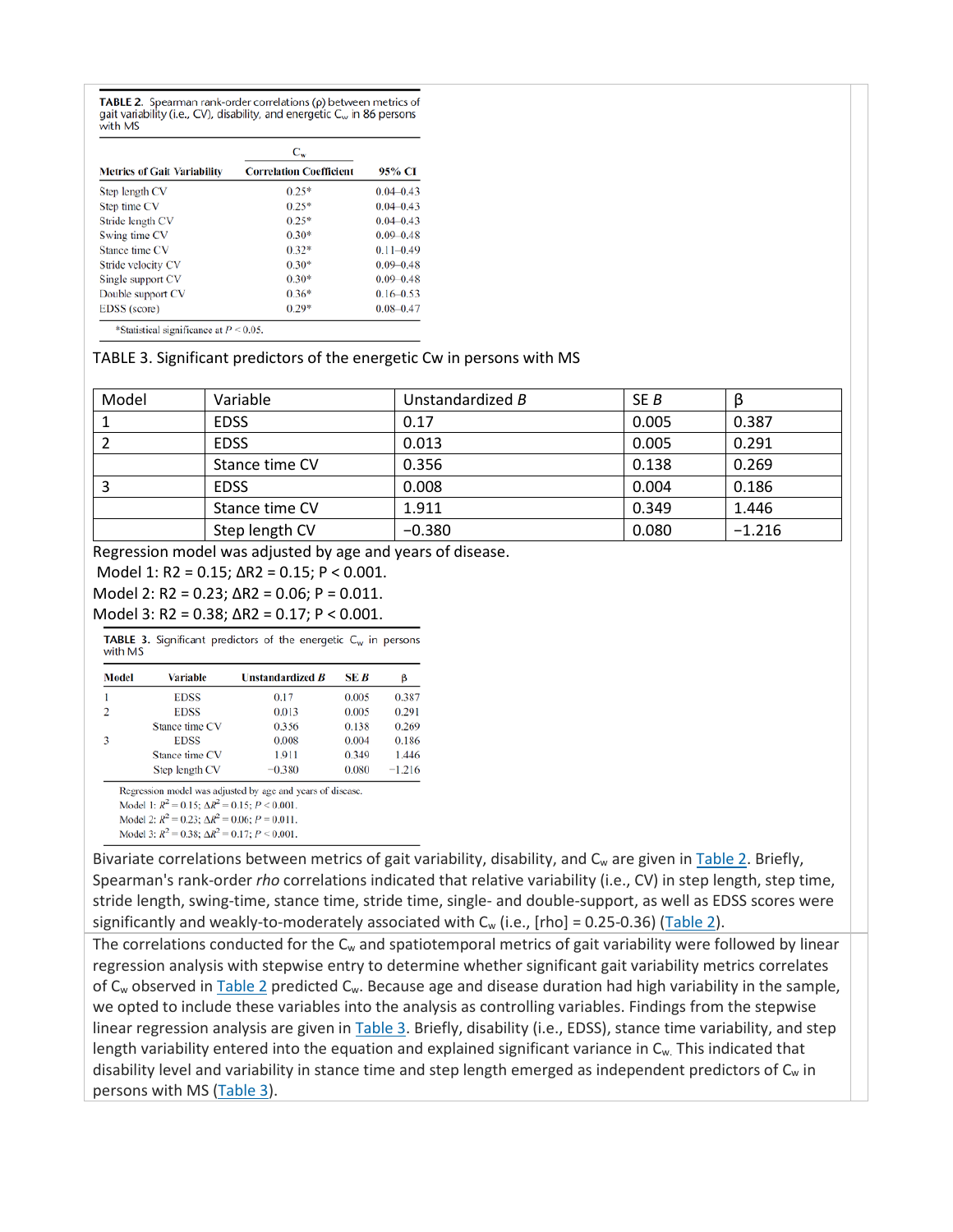# **DISCUSSION**

This study examined the associations between variability in metrics of spatiotemporal gait parameters (indexed by the coefficient of variability) and  $C_w$  in 86 persons with MS. All metrics of gait variability (i.e., step length, step time, stride length, swing time, stance time, stride velocity, and single- and double-support time) examined in the present study were positively associated with  $C_w$ , such that those presenting with higher variability had greater  $C_w$ . In addition, EDSS scores (i.e., disability level) were positively associated with  $C_w$ , such that those with greater disability severity (i.e., higher EDSS scores) presented with greater C<sub>w</sub>. Further analysis revealed that disability severity and variability in stance time and step length emerged as significant predictors of  $C_w$ , explaining approximately 36% of the variance in  $C_w$ . This suggests that disability severity and increased variability in stance time and step length significantly contribute toward the energetic penalty of overground walking in persons with MS. Our results support previous research that has demonstrated the association between disability severity and  $C_w$  involving persons with M[S.10](http://0-ovidsp.dc2.ovid.com.libus.csd.mu.edu/sp-4.02.1a/ovidweb.cgi?&S=GEDDFPAOPMEBBGFJIPCKAGOGGNLJAA00&Link+Set=S.sh.22.23.27.31%7c5%7csl_10&Counter5=TOC_article%7c00002060-201809000-00005%7covft%7covftdb%7covftt#58) We are unaware of previous work examining gait variability and  $C_w$  in persons with MS. However, our findings that different metrics of gait variability are associated with  $C_w$  corroborates the results of a previous study in different populations. Of note, one study conducted in ambulatory persons with stroke observed that reduction in energetic cost of overground walking with support was accompanied by changes in temporal gait parameters such as decrease in stride time variability[.17](http://0-ovidsp.dc2.ovid.com.libus.csd.mu.edu/sp-4.02.1a/ovidweb.cgi?&S=GEDDFPAOPMEBBGFJIPCKAGOGGNLJAA00&Link+Set=S.sh.22.23.27.31%7c5%7csl_10&Counter5=TOC_article%7c00002060-201809000-00005%7covft%7covftdb%7covftt#65) Researches have further investigated the extent to which gait characteristics explain differences in metabolic (i.e.,  $O_2$ ) C<sub>w</sub> in adults with Down syndrome. The authors observed that step length, step width, and step time variability uniquely explain about 22% of the variance in the  $C_w$  in this population, with step length variability presenting with the greatest unique contribution to the variance. According to the authors, 75% of the excess  $C_w$  in adults with Down syndrome is due to underlying factors that increase center of mass mediolateral motion and the variability in their center of mass anteroposterior velocity, step length, and step width[.18](http://0-ovidsp.dc2.ovid.com.libus.csd.mu.edu/sp-4.02.1a/ovidweb.cgi?&S=GEDDFPAOPMEBBGFJIPCKAGOGGNLJAA00&Link+Set=S.sh.22.23.27.31%7c5%7csl_10&Counter5=TOC_article%7c00002060-201809000-00005%7covft%7covftdb%7covftt#66) Investigators have further observed that increased step variability was associated with significantly higher energy expenditure during treadmill walking in a small sample (*n* = 11) of healthy young adult[s.6](http://0-ovidsp.dc2.ovid.com.libus.csd.mu.edu/sp-4.02.1a/ovidweb.cgi?&S=GEDDFPAOPMEBBGFJIPCKAGOGGNLJAA00&Link+Set=S.sh.22.23.27.31%7c5%7csl_10&Counter5=TOC_article%7c00002060-201809000-00005%7covft%7covftdb%7covftt#54) Similarly, investigators have observed that healthy adults walking with asymmetric steps time require substantial metabolic cost above those imposed by nonpreferred step times[.19](http://0-ovidsp.dc2.ovid.com.libus.csd.mu.edu/sp-4.02.1a/ovidweb.cgi?&S=GEDDFPAOPMEBBGFJIPCKAGOGGNLJAA00&Link+Set=S.sh.22.23.27.31%7c5%7csl_10&Counter5=TOC_article%7c00002060-201809000-00005%7covft%7covftdb%7covftt#67) Taken together, the findings of the present study and previous works highlight the potential key role of gait variability in the  $C_w$  not only in persons with MS but also in different clinical populations.

There is evidence suggesting that stance phase dominates the  $C_w$ . For instance, researchers investigating the  $C_w$  using a modeling approach that allowed them to measure instantaneous energy consumption rates in individual muscles over the full gait cycle observed that the stance phase represented 71% of the total muscle energy consumption during preferred stride rate walking[.20](http://0-ovidsp.dc2.ovid.com.libus.csd.mu.edu/sp-4.02.1a/ovidweb.cgi?&S=GEDDFPAOPMEBBGFJIPCKAGOGGNLJAA00&Link+Set=S.sh.22.23.27.31%7c5%7csl_10&Counter5=TOC_article%7c00002060-201809000-00005%7covft%7covftdb%7covftt#68) This is consistent with our findings such that stance time variability moderately correlated with  $C_w$  and was a significant independent predictor of  $C_w$  in our sample. It is possible persons with MS who have increased gait variability spend energy not only to drive the center of mass during walking but also to further on movements to correct for irregular foot placement, requiring an extra effort (i.e., energy demand) of stability control during walking[.6](http://0-ovidsp.dc2.ovid.com.libus.csd.mu.edu/sp-4.02.1a/ovidweb.cgi?&S=GEDDFPAOPMEBBGFJIPCKAGOGGNLJAA00&Link+Set=S.sh.22.23.27.31%7c5%7csl_10&Counter5=TOC_article%7c00002060-201809000-00005%7covft%7covftdb%7covftt#54) This is supported by evidence demonstrating that persons with MS have higher energetic  $C_w$ . 21

It is believed that persons with MS have increased gait variability compared with healthy controls during walking and that such increased variability occurs early on in the disease and apparently worsens with increasing disability[.22](http://0-ovidsp.dc2.ovid.com.libus.csd.mu.edu/sp-4.02.1a/ovidweb.cgi?&S=GEDDFPAOPMEBBGFJIPCKAGOGGNLJAA00&Link+Set=S.sh.22.23.27.31%7c5%7csl_10&Counter5=TOC_article%7c00002060-201809000-00005%7covft%7covftdb%7covftt#70) Greater  $C_w$  during walking can have a significant impact on energy reserves of persons with MS, and this can have an impact on fatigue, a common symptom in persons with MS[.23](http://0-ovidsp.dc2.ovid.com.libus.csd.mu.edu/sp-4.02.1a/ovidweb.cgi?&S=GEDDFPAOPMEBBGFJIPCKAGOGGNLJAA00&Link+Set=S.sh.22.23.27.31%7c5%7csl_10&Counter5=TOC_article%7c00002060-201809000-00005%7covft%7covftdb%7covftt#71) Gait variability has been further suggested to be a more sensitive fall predictor in persons with MS with low disability than a disability assessment (i.e., EDSS)[.24](http://0-ovidsp.dc2.ovid.com.libus.csd.mu.edu/sp-4.02.1a/ovidweb.cgi?&S=GEDDFPAOPMEBBGFJIPCKAGOGGNLJAA00&Link+Set=S.sh.22.23.27.31%7c5%7csl_10&Counter5=TOC_article%7c00002060-201809000-00005%7covft%7covftdb%7covftt#72) Collectively, this suggests gait variability as an important and critical aspect of disease to be considered in rehabilitation programs in this population. Interventions focusing on reducing gait variability may potentially benefit multiple aspects associated with the disease (e.g., fatigue) that have been associated with reduced quality of life in this population[.25](http://0-ovidsp.dc2.ovid.com.libus.csd.mu.edu/sp-4.02.1a/ovidweb.cgi?&S=GEDDFPAOPMEBBGFJIPCKAGOGGNLJAA00&Link+Set=S.sh.22.23.27.31%7c5%7csl_10&Counter5=TOC_article%7c00002060-201809000-00005%7covft%7covftdb%7covftt#73) Research has demonstrated that exercise training is effective in improving metrics of gait (such as those investigated in the present study) in older adults of the general population. For instance, investigators conducted a 6-mo study using a musicbased multitask exercise program requiring participants to walk in time with music or to walk while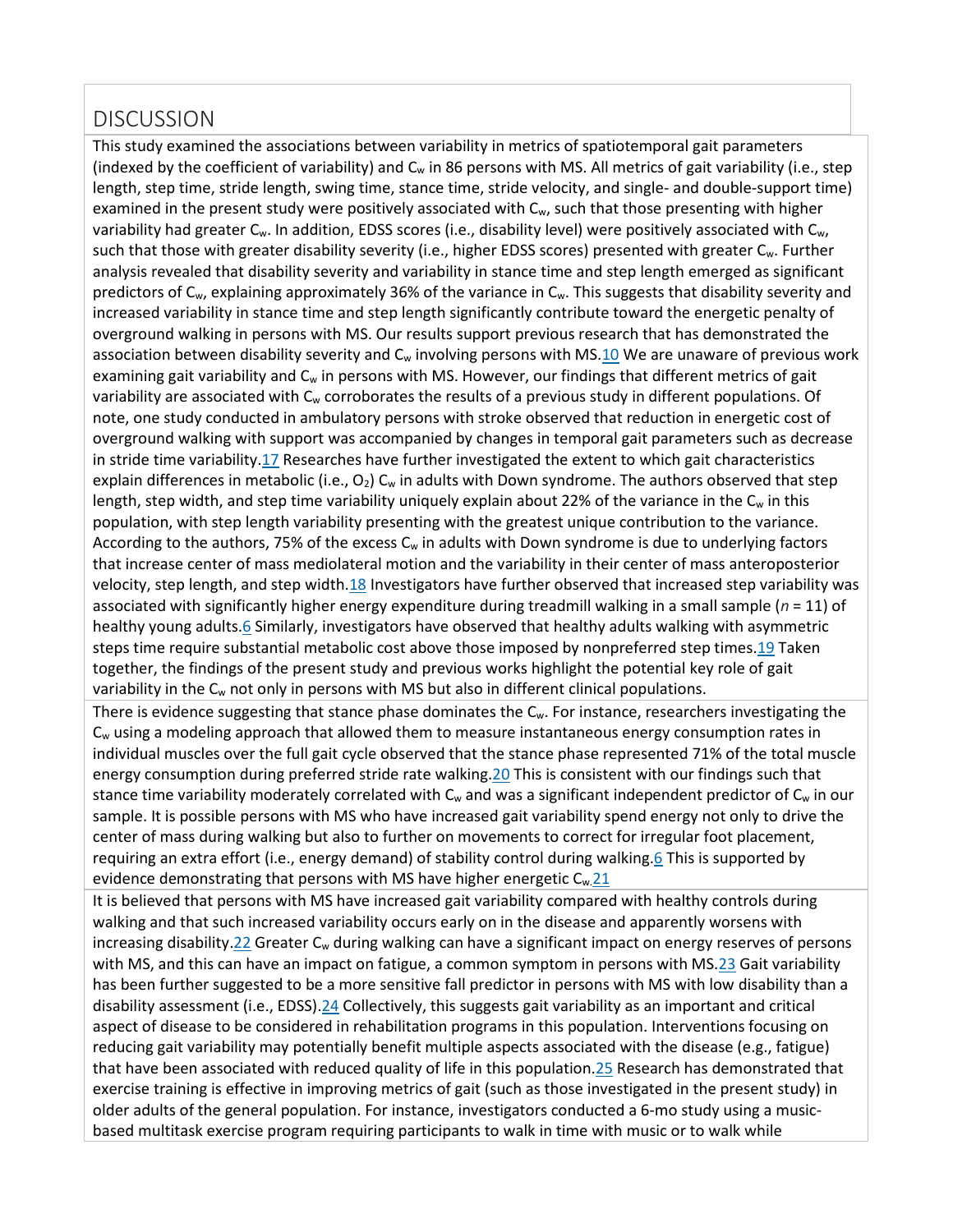simultaneously handling objects or instruments. Compared with the control group, the training program led to improvements in outcomes such as gait velocity, stride length, stance time, and mediolateral angular velocity[.26](http://0-ovidsp.dc2.ovid.com.libus.csd.mu.edu/sp-4.02.1a/ovidweb.cgi?&S=GEDDFPAOPMEBBGFJIPCKAGOGGNLJAA00&Link+Set=S.sh.22.23.27.31%7c5%7csl_10&Counter5=TOC_article%7c00002060-201809000-00005%7covft%7covftdb%7covftt#74) Although not conducted in persons with MS, the previous provides evidence that improvements in gait variables such as those addressed in the present study (e.g., stride length, stance time) are possible. However, it is unclear whether improvements in those parameters translate to reduced variability during gait. Future studies should investigate whether an intervention focusing on improving aspects of gait translates into reduced gait variability in persons with MS and potential outcomes such as mobility.

To our knowledge, this is the first study to examine metrics of spatiotemporal gait variability as variables associated with C<sub>w</sub> in persons with MS. Previous studies have reported important and significant associations between mean spatiotemporal gait parameters, fatigue, daily activity, and disability status with C<sub>w</sub> in persons with MS in both treadmill and overground walking. $4,10,27$  The novelty of the current study was the focus on metrics of spatiotemporal gait variability as potential correlates of  $C_w$  during overground walking in persons with MS to have a better understanding of whether individual gait variability affects  $C_w$ . This is important because there is some evidence of the clinical relevance of gait variability in persons with MS[.11,24,28](http://0-ovidsp.dc2.ovid.com.libus.csd.mu.edu/sp-4.02.1a/ovidweb.cgi?&S=GEDDFPAOPMEBBGFJIPCKAGOGGNLJAA00&Link+Set=S.sh.22.23.27.31%7c5%7csl_10&Counter5=TOC_article%7c00002060-201809000-00005%7covft%7covftdb%7covftt#59) This study provided preliminary evidence of the associations between metrics of gait variability and the energy cost of overground walking in persons with MS, and along with the relatively large sample size (*n* = 86), these could be regarded as strengths of the study. This study has some limitations. Because of the crosssectional nature of the study, causality cannot be established. Another limitation is the demographic and clinical composition of our sample, which was composed mostly by women with the relapsing-remitting course of the disease. Despite the sample being similar to other studies with MS[,4,11,28](http://0-ovidsp.dc2.ovid.com.libus.csd.mu.edu/sp-4.02.1a/ovidweb.cgi?&S=GEDDFPAOPMEBBGFJIPCKAGOGGNLJAA00&Link+Set=S.sh.22.23.27.31%7c5%7csl_10&Counter5=TOC_article%7c00002060-201809000-00005%7covft%7covftdb%7covftt#52) it is important that future studies investigate similar purposes in a more diverse sample with involvement of a control group. Future studies should further examine the effects of rehabilitation interventions addressing gait variability on  $C_w$  and its potential relations with activity and perception of fatigue in persons with MS. Another point to be considered when interpreting the findings of this study lies in the fact that we did not have data on spasticity. There is evidence suggesting that spasticity is associated with walking performance and gait variability[.29,30](http://0-ovidsp.dc2.ovid.com.libus.csd.mu.edu/sp-4.02.1a/ovidweb.cgi?&S=GEDDFPAOPMEBBGFJIPCKAGOGGNLJAA00&Link+Set=S.sh.22.23.27.31%7c5%7csl_10&Counter5=TOC_article%7c00002060-201809000-00005%7covft%7covftdb%7covftt#77) For instance, researchers examined the association between alterations of the motor system metrics and  $C_w$  in 33 persons with MS with an average age of 41 yrs. The authors observed that  $C_w$  was significantly associated to spasticity of the lower limbs, whereas in lower limb and truncal weakness, it did not contribute to higher C<sub>w</sub>[.29](http://0-ovidsp.dc2.ovid.com.libus.csd.mu.edu/sp-4.02.1a/ovidweb.cgi?&S=GEDDFPAOPMEBBGFJIPCKAGOGGNLJAA00&Link+Set=S.sh.22.23.27.31%7c5%7csl_10&Counter5=TOC_article%7c00002060-201809000-00005%7covft%7covftdb%7covftt#77) More recently, Phadke et al[.30](http://0-ovidsp.dc2.ovid.com.libus.csd.mu.edu/sp-4.02.1a/ovidweb.cgi?&S=GEDDFPAOPMEBBGFJIPCKAGOGGNLJAA00&Link+Set=S.sh.22.23.27.31%7c5%7csl_10&Counter5=TOC_article%7c00002060-201809000-00005%7covft%7covftdb%7covftt#78) examined the effect of spasticity and cognitive dual task on gait variability and gait asymmetry in 43 adults with neurological disorders (7/43 with MS) with an average age of 52 (SD = 19) yrs. The authors observed that step length asymmetry was higher in those with high ankle spasticity compared with those with low ankle spasticity[.30](http://0-ovidsp.dc2.ovid.com.libus.csd.mu.edu/sp-4.02.1a/ovidweb.cgi?&S=GEDDFPAOPMEBBGFJIPCKAGOGGNLJAA00&Link+Set=S.sh.22.23.27.31%7c5%7csl_10&Counter5=TOC_article%7c00002060-201809000-00005%7covft%7covftdb%7covftt#78)

We demonstrated that variability in step length, step time, stride time, swing time, stance time, singlesupport time, and double-support time positively correlated with  $C_w$  in the bivariate analysis. We further demonstrated that in the multivariate analysis, disability (i.e., EDSS scores) and variability in stance time and step length emerged as significant predictors of  $C_w$  in this sample. Such findings highlight the need for interventions targeting specific aspects of gait variability for reducing the energetic demands of walking in this population. Nonetheless, further studies addressing gait variability and C<sub>w</sub> in persons with MS are needed to improve our understanding on this matter, which may translate to better recommendations for rehabilitation interventions in this population.

# **REFERENCES**

- 1. Waters RL, Mulroy S: The energy expenditure of normal and pathologic gait. *Gait Posture* 1999;9:207–31
- 2. Franceschini M, Rampello A, Agosti M, et al: Walking performance: correlation between energy cost of walking and walking participation. New statistical approach concerning outcome measurement. *PLoS One* 2013;8:e56669
- 3. Remelius JG, Jones SL, House JD, et al: Gait impairments in persons with multiple sclerosis across preferred and fixed walking speeds. *Arch Phys Med Rehabil* 2012;93:1637–42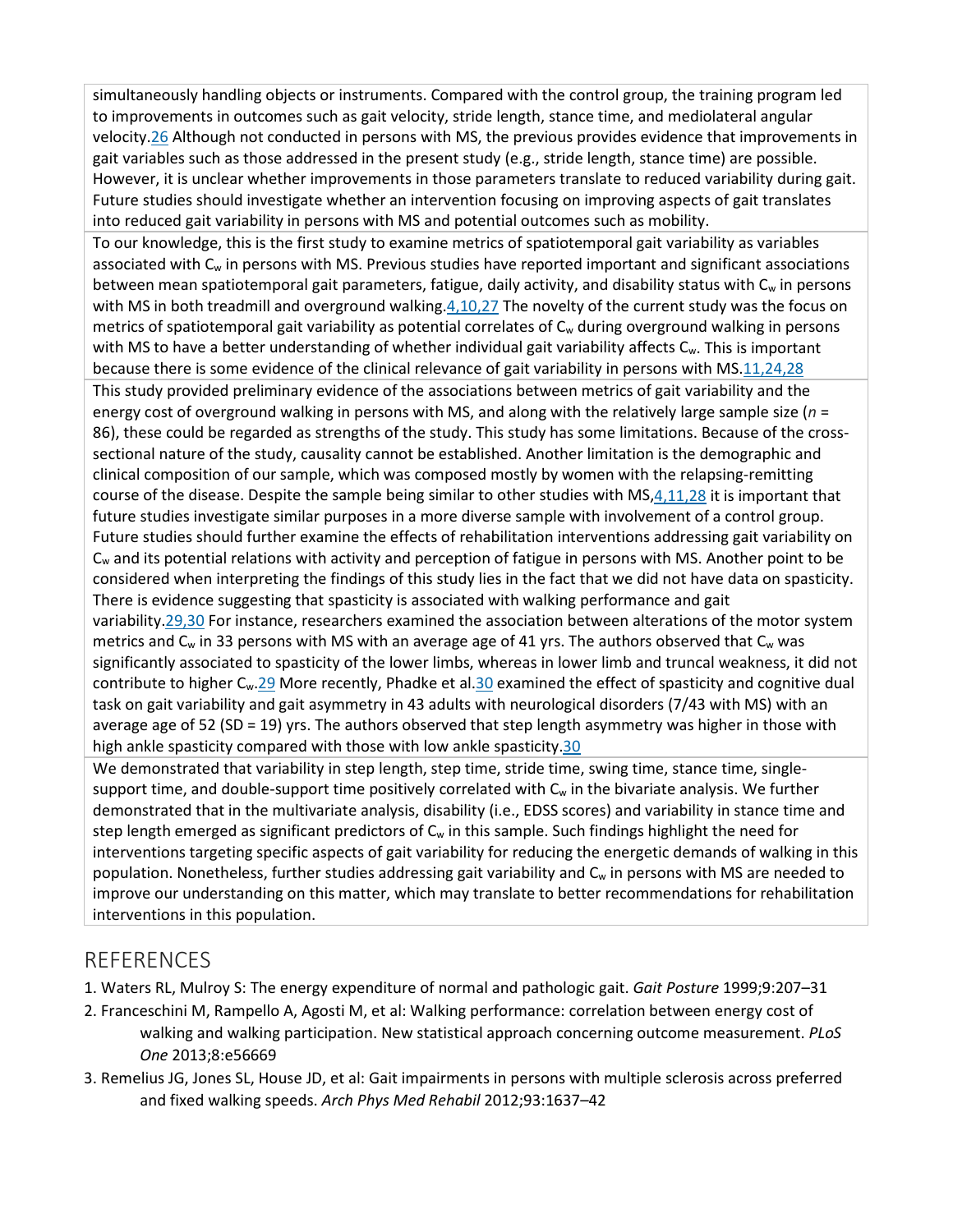- 4. Motl RW, Sandroff BM, Suh Y, et al: Energy cost of walking and its association with gait parameters, daily activity, and fatigue in persons with mild multiple sclerosis. *Neurorehabil Neural Repair* 2012;26:1015– 21
- 5. Maruyama H, Nagasaki H: Temporal variability in the phase durations during treadmill walking. *Hum Mov Sci* 1992;11:335–48
- 6. O'Connor SM, Xu HZ, Kuo AD: Energetic cost of walking with increased step variability. *Gait Posture* 2012;36:102–7
- 7. Donelan JM, Shipman DW, Kram R, et al: Mechanical and metabolic requirements for active lateral stabilization in human walking. *J Biomech* 2004;37:827–35
- 8. Pilutti LA, Dlugonski D, Sandroff BM, et al: Randomized controlled trial of a behavioral intervention targeting symptoms and physical activity in multiple sclerosis. *Mult Scler* 2014;20:594–601
- 9. Savci S, Inal-Ince D, Arikan H, et al: Six-minute walk distance as a measure of functional exercise capacity in multiple sclerosis. *Disabil Rehabil* 2005;27:1365–71
- 10. Sandroff BM, Klaren RE, Pilutti LA, et al: Oxygen cost of walking in persons with multiple sclerosis: disability matters, but why? *Mult Scler Int* 2014;2014:162765
- 11. Socie MJ, Motl RW, Pula JH, et al: Gait variability and disability in multiple sclerosis. *Gait Posture* 2013;38:51– 5
- 12. Morris ME, Cantwell C, Vowels L, et al: Changes in gait and fatigue from morning to afternoon in people with multiple sclerosis. *J Neurol Neurosurg Psychiatry* 2002;72:361–5
- 13. Feys P, Bibby B, Romberg A, et al: Within-day variability on short and long walking tests in persons with multiple sclerosis. *J Neurol Sci* 2014;338:183–7
- 14. Kurtzke JF: Rating neurologic impairment in multiple sclerosis: an expanded disability status scale (EDSS). *Neurology* 1983;33:1444–52
- 15. Tabachnick BG, Fidell LS: Using multivariate statistics. *Using Multivar Stat 5th ed* 2007;980:60–6
- 16. Feys P, Severijns D, Vantenderloo S, et al: Spatio-temporal gait parameters change differently according to speed instructions and walking history in MS patients with different ambulatory dysfunction. *Mult Scler Relat Disord* 2013;2:238–46. Available at: [http://www.msard-journal.com/article/S2211-0348\(13\)00007-](http://www.msard-journal.com/article/S2211-0348(13)00007-2/pdf) [2/pdf](http://www.msard-journal.com/article/S2211-0348(13)00007-2/pdf)
- 17. Ijmker T, Houdijk H, Lamoth CJ, et al: Effect of balance support on the energy cost of walking after stroke. *Arch Phys Med Rehabil* 2013;94:2255–61
- 18. Agiovlasitis S, McCubbin JA, Yun J, et al: Gait characteristics of adults with Down syndrome explain their greater metabolic rate during walking. *Gait Posture* 2015;41:180–4
- 19. Ellis RG, Howard KC, Kram R: The metabolic and mechanical costs of step time asymmetry in walking. *Proc Biol Sci* 2013;280:20122784
- 20. Umberger BR: Stance and swing phase costs in human walking. *J R Soc Interface* 2010;7:1329–40
- 21. Motl RW, Dlugonski D, Suh Y, et al: Multiple Sclerosis Walking Scale-12 and oxygen cost of walking. *Gait Posture* 2010;31:506–10
- 22. Sosnoff JJ, Weikert M, Dlugonski D, et al: Quantifying gait impairment in multiple sclerosis using GAITRite technology. *Gait Posture* 2011;34:145–7
- 23. Lerdal A, Celius EG, Krupp L, et al: A prospective study of patterns of fatigue in multiple sclerosis. *Eur J Neurol* 2007;14:1338–43
- 24. Allali G, Laidet M, Herrmann FR, et al: Gait variability in multiple sclerosis: a better falls predictor than EDSS in patients with low disability. *J Neural Transm (Vienna)* 2016;123:447–50
- 25. Göksel Karatepe A, Kaya T, Günaydn R, et al: Quality of life in patients with multiple sclerosis: the impact of depression, fatigue, and disability. *Int J Rehabil Res* 2011;34:290–8
- 26. Trombetti A, Hars M, Herrmann FR, et al: Effect of music-based multitask training on gait, balance, and fall risk in elderly people: a randomized controlled trial. *Arch Intern Med* 2011;171:525–33